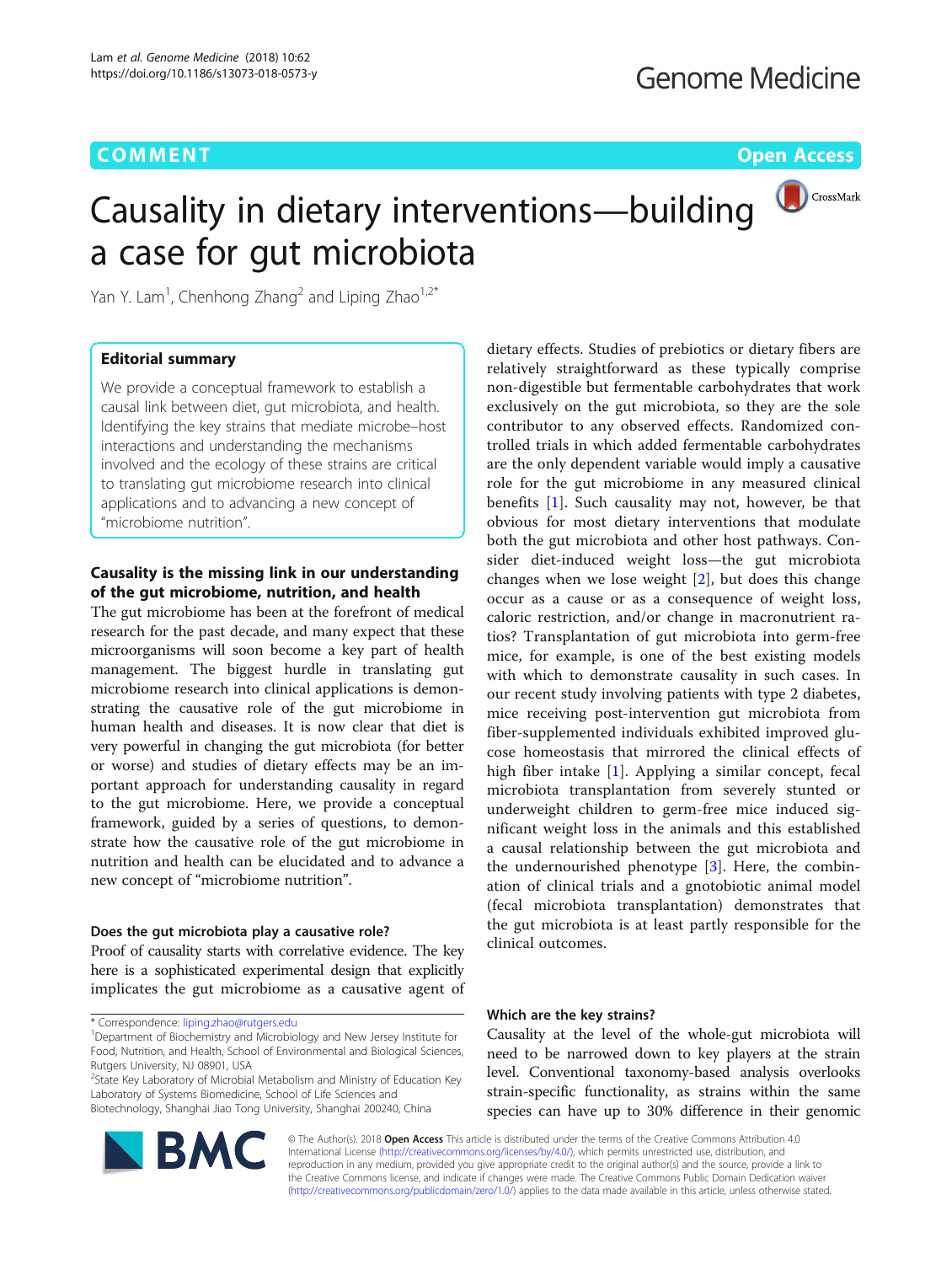makeup. The assembly of high-quality draft genomes from shotgun metagenomic sequencing of longitudinal samples from dietary interventions allows strain-level analysis of the predominant members of the human gut microbiota. Two extreme and yet complementary approaches are necessary to dissect the diet-modified gut ecosystem and to identify the specific strains that are of interest.

First, we need to go big and to study the gut microbiota as a system using an ecological perspective. The microbiota that make up the gut ecosystem do not exist in isolation but they interact and work with each other. We explored the interrelationships between (or the network of ) predominant bacterial strains when the gut ecosystem was perturbed by a large amount of non-digestible but fermentable carbohydrates and observed distinct patterns of co-abundant changes. Bacterial strains that co-occur (they thrive or decline together) can be considered as a "guild" in ecology. Members of a guild respond to a stimulus (for example, a change in resource availability) in a similar way and most probably also provide similar function(s) or service(s) to the human host. Applying this concept, we identified a guild of 15 short-chain fatty acid producers that was selectively promoted by dietary fibers [\[1](#page-2-0)]. When bacteria were clustered on the basis of how they responded to dietary interventions, the guild-level abundance showed strong correlations with host parameters, and some guilds were even able to predict clinical improvements [[1,](#page-2-0) [4](#page-2-0)]. Guilds with the strongest correlations to host parameters warrant further investigation.

Now we need to go small and to isolate members of these guilds either into pure cultures or as a consortium with defined membership. Such cultured strains can be used to establish gnotobiotic models of the disease, that is, to reproduce disease phenotype(s) in animals by introducing cultures of a single bacterial strain or a defined consortium into the gut. We established a gnotobiotic model of obesity by colonizing germ-free mice with a pure culture of Enterobacter cloacae B29, a strain that overgrew in the gut of a morbidly obese individual [\[5](#page-2-0)]. Similarly, Surana and Kasper [[6\]](#page-2-0) showed that Clostridium immunis, a single Lachnospiraceae isolate from the feces of mice colonized with human gut microbiota, conferred protection against experimentally induced colitis, which is consistent with the clinical observation of an inverse relationship between Lachnospiraceae abundance and the risk of inflammatory bowel disease. We can also use this strategy to demonstrate the protective effects of beneficial strains. For example, the pure culture of Bifidobacterium pseudocatenulatum C95, a member of the guild of short-chain fatty acid producers identified in patients with type 2 diabetes, mitigated deleterious metabolic sequelae in diet-induced obese mice and ameliorated hyperglycemia in germ-free mice colonized with baseline gut microbiota from these patients [\[1](#page-2-0)]. Such a strategy demonstrated the

causative role of these strains in metabolic health following the logic of Koch's postulates.

#### What do the key strains do?

Next, we need to characterize the functions of the strains of interest and to elucidate the mechanisms by which they interact with host tissues. A key to understanding molecular mechanisms is to use a combination of in vitro culture, animal models, and clinical trials that offers insights into biochemistry as well as clinical relevance. A notable example is the work on the "leaky gut" and metabolic endotoxemia theory. This started with seminal work from Cani and colleagues that identified the impairment of a gut barrier as a key mechanism by which microbial metabolites harbored by diet-induced obese mice, specifically lipopolysaccharides, trigger systemic inflammation [\[7\]](#page-2-0).

Extension of this work then focused on why the gut becomes leaky. Data from Caco-2 culture and Akkermansia muciniphila-inoculated mice showed that Toll-like receptors and the endocannabinoid system are the key signaling components through which microbial metabolites and membrane proteins interact with the host to regulate the paracellular permeability of the gut epithelium [\[8,](#page-2-0) [9](#page-2-0)]. Identifying these molecular targets in the host may present opportunities to block or enhance specific microbial effects without actually manipulating the gut microbiota, which could have profound consequences. Recently, host parameters, for example, hyperglycemia [[10](#page-2-0)], have also been shown to play a role in regulating gut barrier integrity, suggesting that certain phenotypes may make the host more susceptible to microbe-induced effects. However, these mechanistic studies used animals or humans with the existing gut microbiota and did not identify key members that drive the molecular changes. Examining the effects of isolated metabolites, pure cultures, or cultures of defined membership in vitro and in gnotobiotic animals are necessary approaches to understanding the biochemistry of microbe–host interactions.

## How do we understand the key strains in ecology?

A final question that we need to consider is why some gut microbes, among trillions of their counterparts, are able to become predominant and make significant contributions to the microbial impact on the host. Here we need to take a step back and understand the ecology of the gut microbiota. What makes some microbes work together and form a guild? What is the relationship between guilds? Are some guilds more important than others? The microbiome field has long advocated for the application of ecological concepts so that we can understand the gut microbiota as an ecosystem  $[11]$ , but only recently, with our study as an example, has microbial ecology been used to interpret dietary effects. Our data suggest that the availability of resources, for example,